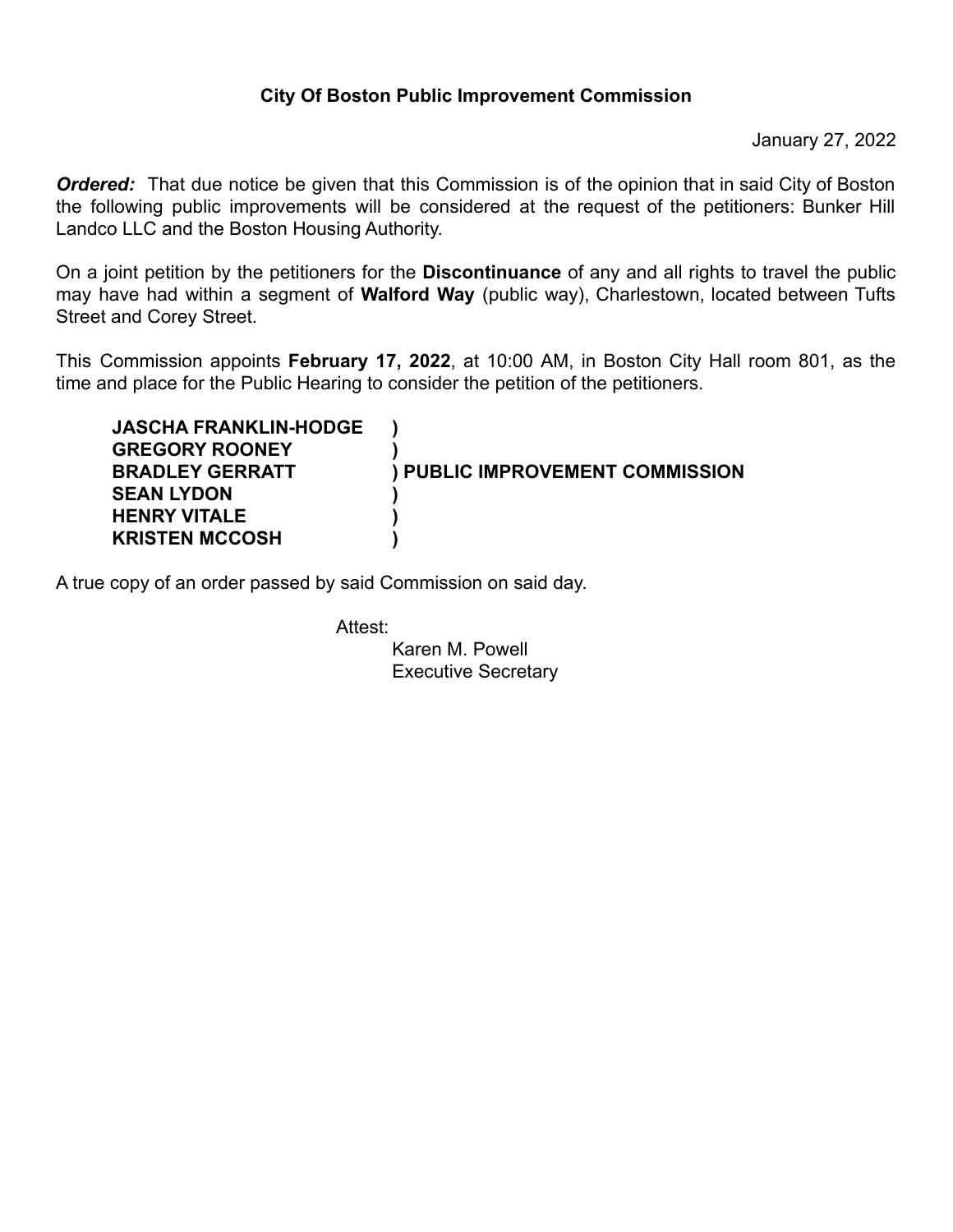## **City Of Boston Public Improvement Commission**

January 27, 2022

*Ordered:* That due notice be given that this Commission is of the opinion that in said City of Boston the following public improvements will be considered at the request of the petitioners: Bunker Hill Landco LLC and the Boston Housing Authority.

On a joint petition by the petitioners for the making of **Specific Repairs** within the following roadways in Charlestown:

- **Medford Street** on its southerly side generally between Tufts Street and Corey Street;
- **Corey Street** between Medford Street and Moulton Street;
- **Tufts Street** from Medford Street to a point south of Walford Way;
- **Decatur Street** generally between Vine Street and Samuel Morse Way;
- **Vine Street** on its northeasterly side northwest of Decatur Street;
- **Moulton Street** between Corey Street and Moulton Way;
- **Moulton Way** (private way) between Decatur Street and Moulton Street;
- **Samuel Morse Way** (private way) between Decatur Street and Corey Street.

This Commission appoints **February 17, 2022**, at 10:00 AM, in Boston City Hall room 801, as the time and place for the Public Hearing to consider the petition of the petitioners.

| <b>JASCHA FRANKLIN-HODGE</b> |                                        |
|------------------------------|----------------------------------------|
| <b>GREGORY ROONEY</b>        |                                        |
| <b>BRADLEY GERRATT</b>       | <b>) PUBLIC IMPROVEMENT COMMISSION</b> |
| <b>SEAN LYDON</b>            |                                        |
| <b>HENRY VITALE</b>          |                                        |
| <b>KRISTEN MCCOSH</b>        |                                        |
|                              |                                        |

A true copy of an order passed by said Commission on said day.

Attest:

Karen M. Powell Executive Secretary